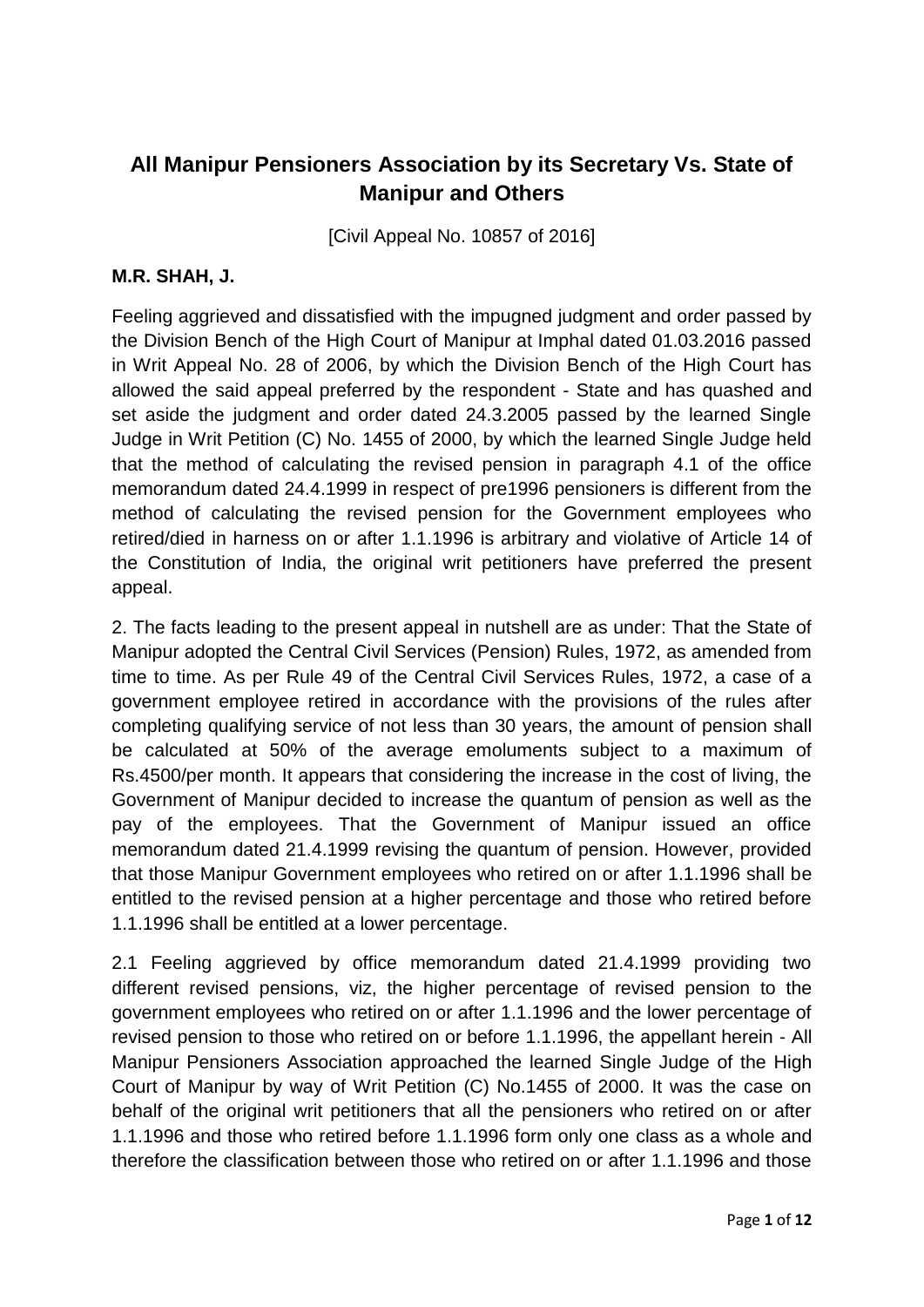who retired on or before 1.1.1996 for the purpose of granting the benefit of 3 revised pension is arbitrary, unreasonable and violative of Article 14 of the Constitution of India.

It was submitted that the date of retirement cannot form the very criterion for classification. Before the learned Single Judge, heavily reliance was placed on the decision of this Court in the case of D.S. Nakara and others vs. Union of India, reported in (1983) 1 SCC 305. The writ petition before the learned Single Judge was opposed by the State Government and the aforesaid classification was sought to be justified solely on the ground that considering the financial constraints of the State, the State was justified in granting revised pension differently to those who retired after 1.1.1996 and those who retired before 1.1.1996.

It was the case on behalf of the State that considering the financial constraints of the State, the State was not in a position to extend the benefit of pension making the percentage given by the Government of India in its memorandum dated 17.12.1998 to the pre1996 pensioners and accordingly a decision was taken to extend the benefit of revised pension at certain percentage for the pre1996 pensioners and higher percentage for the post 1996 pensioners. Relying upon the decision of this Court in D.S. Nakara's case (supra), by the judgment and order dated 24.3.2005, the learned Single 4 Judge allowed the writ petition and held the classification between those pensioners who retired prior to 1996 and those who retired after 1996 as arbitrary and violative of Article 14 of the Constitution of India and consequently directed the State Government to pay the revised pension uniformly to all the pensioners irrespective of any cutoff date, i.e., those who retired pre1996 or those who retired post1996.

2.2. Feeling aggrieved and dissatisfied with the judgment and order dated 24.3.2005 passed by the learned Single Judge in Writ Petition (C) No. 1455 of 2000, the State preferred appeal before the Division Bench of the High Court. By the impugned judgment and order dated 1.3.2016, the Division Bench of the High Court has allowed the said appeal and has quashed and set aside the judgment and order passed by the learned Single Judge by observing that a classification is permissible and cutoff date can be pressed into service depending on financial resources of the State. The Division Bench has held that the cutoff date fixed by the State government as 1.1.1996 for payment of revised pension to pre1996 retirees and post1996 retirees cannot be termed to be unreasonable or irrational in the light of Article 14 5 of the Constitution of India and therefore need not be held to be invalid.

3. Feeling aggrieved and dissatisfied with the impugned judgment and order passed by the Division Bench of the High Court, the original writ petitioners have preferred the present appeal.

4. Shri R. Balasubramanian, learned Senior Advocate has appeared for the appellant herein and Shri Sanjay Hegde, learned Senior Advocate has appeared for the State.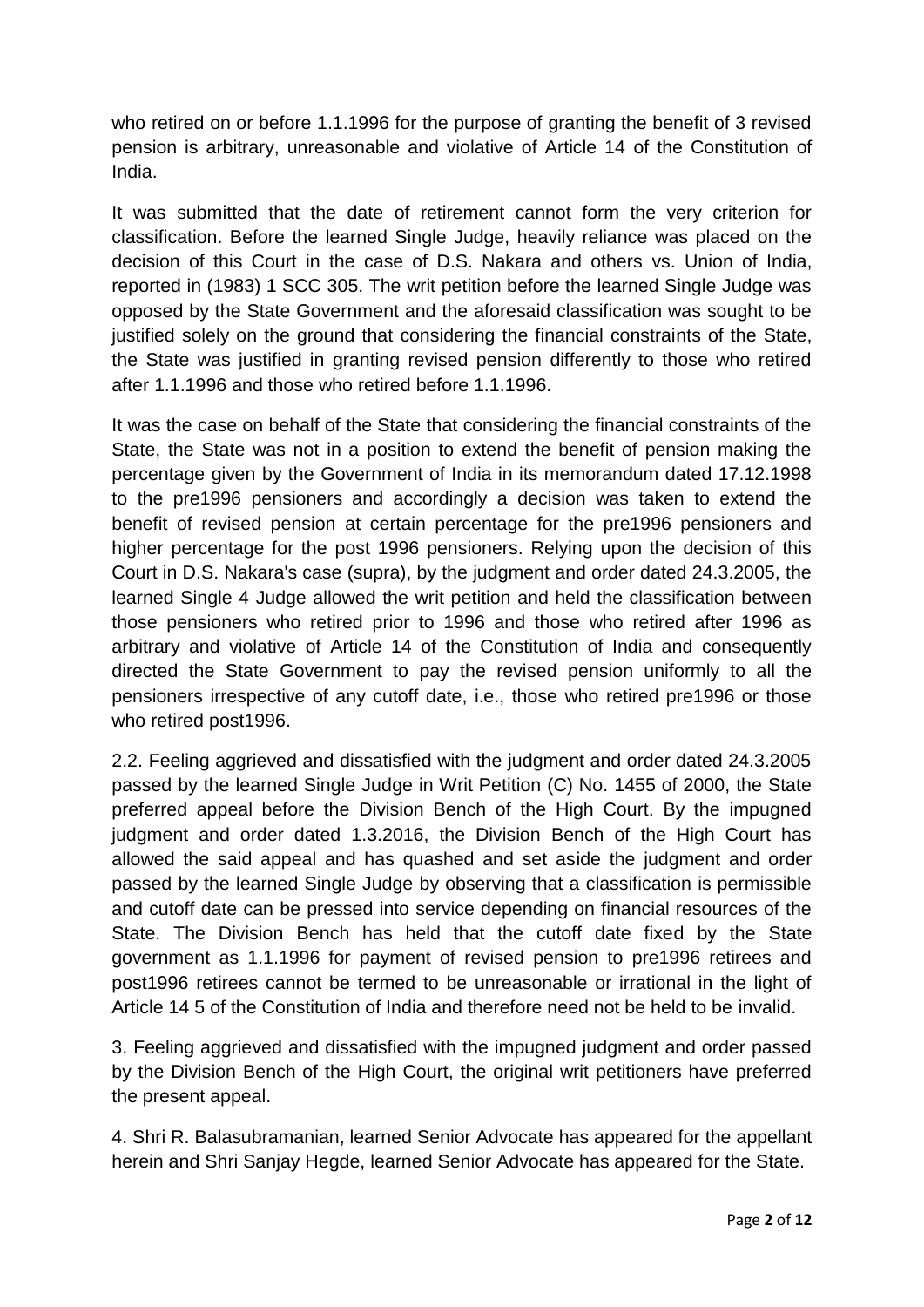4.1 Shri R. Balasubramanian, learned Senior Advocate appearing on behalf of the appellant - Pensioners Association has vehemently submitted that in the facts and circumstances of the case, the Division Bench of the High Court has materially erred in allowing the appeal and quashing and setting aside the judgment and order passed by the learned Single Judge of the High Court and approving the creation of two classes of pensioners, viz., pre1996 and post1996 for the purpose of revision in pension, which is contrary to catena of decisions of this Court including the decision of this Court in the case of D.S. Nakara (supra).

4.2 It is further submitted by Shri R. Balasubramanian, learned Senior Advocate appearing on behalf of the appellant - Pensioners Association that the Division Bench of the High Court has materially erred in not following the decision of this Court in the case of D.S. Nakara (supra). It is submitted that the Division Bench of the High Court has not properly appreciated the fact that the decision of this Court in the case of D.S. Nakara (supra) has not been diluted at all in any of the subsequent decisions and still holds the field. It is submitted that the decisions of this Court in the cases of Hari Ram Gupta (D) through L.R. Kasturi Devi v. State of U.P., reported in (1998) 6 SCC 328; T.N. Electricity Board v. R. Veerasamy & others, reported in (1999) 3 SCC 414; State of Punjab and others v. Amar Nath Goyal & others, reported in (2005) 6 SCC 754, which came to be considered by the Division Bench of the High Court while not following the decision of this Court in the case of D.S. Nakara (supra) shall not be applicable to the facts of the case on hand and all the aforesaid decisions are clearly distinguishable.

4.3 It is further submitted by Shri R. Balasubramanian, learned Senior Advocate appearing on behalf of the appellant - 7 Pensioners Association that the Division Bench of the High Court has erred in not properly appreciating the fact that all the pensioners form only one class as a whole and therefore they cannot be divided in two/classified into two groups for the purpose of giving more financial benefits to one group than the other. It is submitted that the State's financial difficulty/constraint cannot be a ground to discriminate and/or create two classes who as such belong to one class only.

4.4 It is further submitted by Shri R. Balasubramanian, learned Senior Advocate appearing on behalf of the appellant - Pensioners Association that the High Court has not properly appreciated the fact that all the pensioners, whether they have retired pre1996 or post1996 are governed by the pension rules and are entitled to pension and therefore as such they form only one class as a whole and therefore all the pensioners are entitled to the same pensionary benefits irrespective of their date of retirement.

4.5 It is further submitted by Shri R. Balasubramanian, learned Senior Advocate appearing on behalf of the appellant - Pensioners Association that as held by this Court in the case of D.S. Nakara (supra) (para 42), the classification has to be based 8 on some rational principle and the rational principle must have nexus to the objects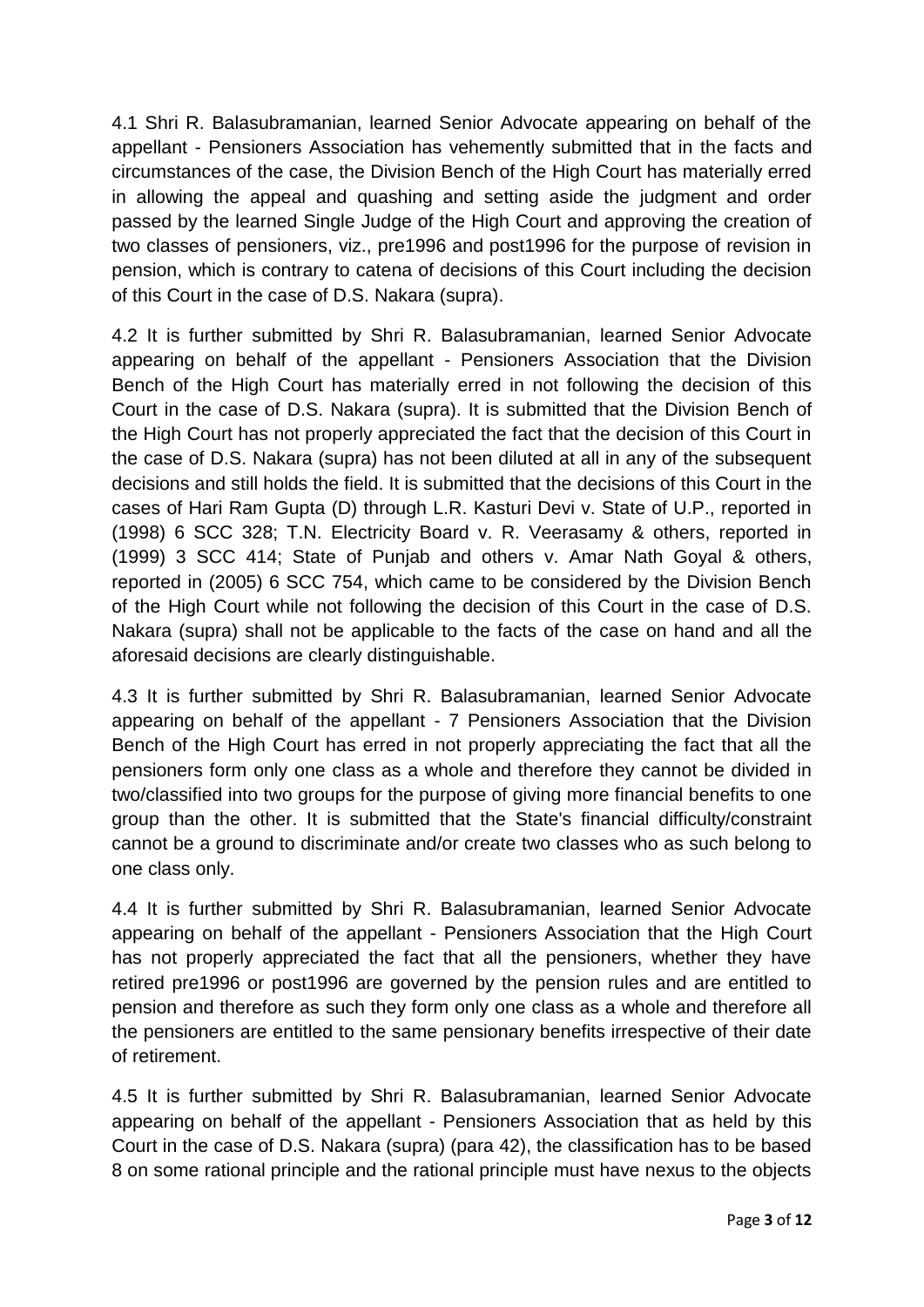sought to be achieved. It is submitted that if the State Government considered it necessary to revise the pension due to the escalation in the cost of living and other things, there is no rational principle behind it for granting the revised pension only to those who retired post1996 and simultaneously denying the same to those who retired pre1996.

It is vehemently submitted that if the revision of pension was necessitated due to the escalation in the cost of living etc., there is no reason to deny the benefit of revised pension to those who retired pre1996. It is submitted that therefore this revision which classified pension into two classes is not based on any rational principle. It is submitted that as held by this Court in the case of D.S. Nakara (supra) if the rational principle is the one of dividing pensioners with a view to giving something more to persons otherwise equally placed, it would be discriminatory. It is submitted that this arbitrary division has not only no nexus to the revision in pension but it is counterproductive and runs counter to the whole gamut of pension scheme, more particularly the revision in pension.

4.6 It is further submitted by Shri R. Balasubramanian, learned Senior Advocate appearing on behalf of the appellant - Pensioners Association that the only justification by the State to create two classes for the purposes of payment of revision in pension, viz., those who retired pre1996 and those who retired post1996 was the financial constraint. It is submitted that the aforesaid has no nexus with the object and purpose of revision in pension. It is submitted therefore that such a classification is absolutely arbitrary and therefore violative of Articles 14 & 16 of the Constitution of India. It is submitted that as such the learned Single Judge of the High Court was justified in holding creation of two classes for the purpose of revision in pension as arbitrary and violative of Article 14 of the Constitution of India.

4.7 It is further submitted by Shri R. Balasubramanian, learned Senior Advocate appearing on behalf of the appellant - Pensioners Association that looking to the object and purpose of the revision in pension, namely, increase in the cost of living, the Division Bench of the High Court has materially erred in observing and holding that as the State does not have the financial resources to pay uniform pension to all the retired employees and therefore cutoff date fixed by the State 10 Government as 1.1.1996 for payment of revised pension to pre1996 retirees and post1996 retirees cannot be termed to be unreasonable or irrational in the light of Article 14 of the Constitution of India. It is submitted that the aforesaid finding recorded by the Division Bench of the High Court is just contrary to the decision of this Court in the case of D.S. Nakara (supra) and other subsequent decisions in which the decision of this Court in the case of D.S. Nakara(supra) has been followed.

4.8 It is further submitted by Shri R. Balasubramanian, learned Senior Advocate appearing on behalf of the appellant - Pensioners Association that in the present case the decision of this Court in the case of D.S. Nakara (supra) is squarely applicable to the facts of the case. It is submitted therefore that the Division Bench of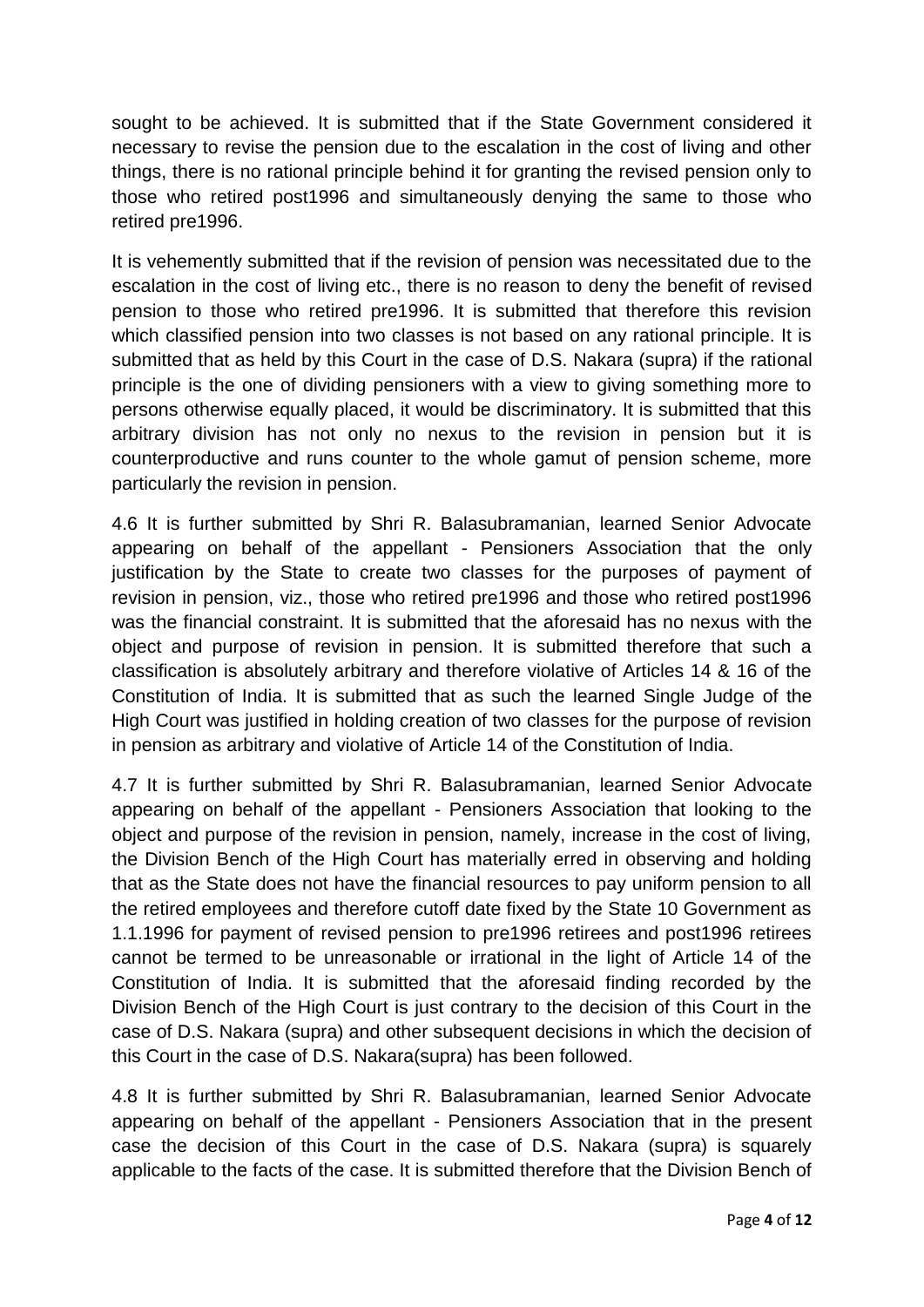the High Court has materially erred in quashing and setting aside the judgment and order passed by the learned Single Judge in holding the decision of the State Government creating two groups for the purpose of revision in pension as arbitrary, unreasonable and violative of Article 14 of the Constitution of India.

4.9 Making the above submissions and heavily relying upon the decision of this Court in the case of D.S. Nakara(supra), it is prayed to allow the present appeal.

5. The present appeal is vehemently opposed by Shri Sanjay Hegde, learned Senior Advocate appearing on behalf of the respondent - State.

5.1 It is vehemently submitted by Shri Sanjay Hegde, learned Senior Advocate appearing on behalf of the respondent - State that in the facts and circumstances of the case and after considering the observations made by this Court in the cases of Hari Ram Gupta (supra), R. Veerasamy (supra) and Amar Nath Goyal (supra), the Division Bench of the High Court has rightly held that the cutoff date fixed by the State Government for the purpose of revised pension cannot be said to be unreasonable or irrational in the light of Article 14 of the Constitution of India.

5.2 It is further submitted by Shri Sanjay Hegde, learned Senior Advocate appearing on behalf of the respondent - State that the decision of this Court in the case of D.S. Nakara (supra), which has been heavily relied upon by the learned Senior Advocate appearing on behalf of the appellant - Pensioners Association, subsequently came to be considered by this Court and it has 12 been observed that the decision of this Court in the case of D.S. Nakara (supra) is one of the limited application and there is no scope for enlarging the ambit of that decision to cover all schemes made by the retirees or a demand for an identical amount of pension irrespective of the date of retirement. In support of his above submission, Shri Sanjay Hegde, learned Senior Advocate appearing on behalf of the respondent - State has heavily relied upon the decisions of this Court in the cases of Indian Ex-Services League v. Union of India, reported in (1991) 2 SCC 104, Union of India v. P.N. Menon, reported in (1994) 4 SCC 68 and State of Rajasthan v. Amrit Lal Gandhi, reported in (1997) 2 SCC 342.

5.3 Shri Sanjay Hegde, learned Senior Advocate appearing on behalf of the respondent - State has also heavily relied upon some of the observations made by this Court in the case of Kallakkurichi Taluk Retired Officials Association, Tamil Nadu and others v. State of Tamil Nadu, reported in (2013) 2 SCC 772 in support of his submission that financial constraint can be a valid ground to grant the benefit of revised pension to some of the pensioners and it is always open to the State Government looking 13 to its own financial constraint to grant the benefit of revised pension by providing the cutoff date. It is submitted therefore that such a classification and/or creation of two groups for the purpose of granting the benefit of revised pension cannot be said to be unreasonable, irrational and violative of Article 14 of the Constitution of India as sought to be contended on behalf of the Pensioners Association.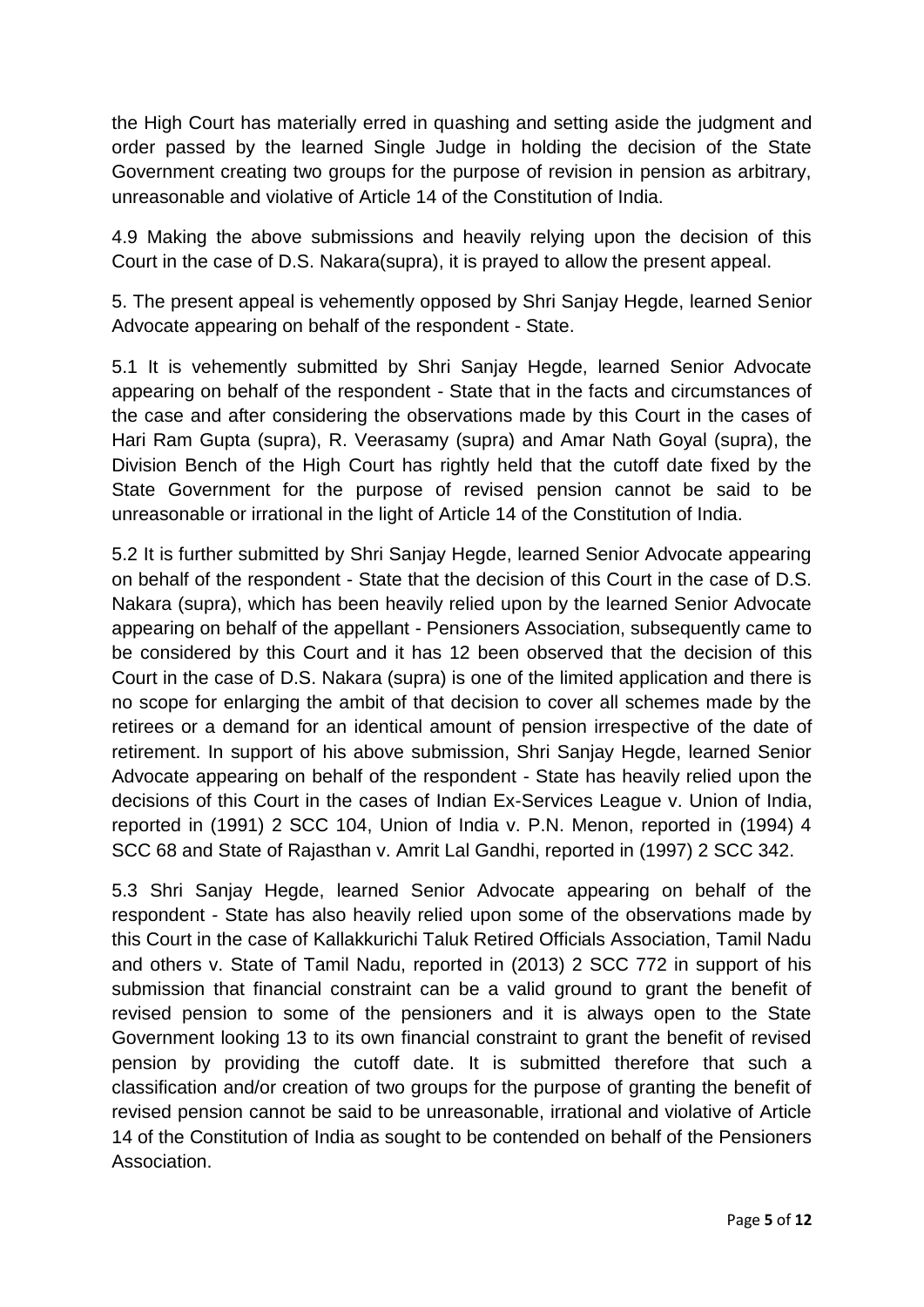5.4 Making the above submissions and relying upon the aforesaid decisions, it is prayed to dismiss the present appeal.

6. We have heard the learned Senior Advocates for the respective parties at length.

6.1 It is not in dispute that the State of Manipur has adopted the Central Civil Services (Pension) Rules to be applicable to the State of Manipur. Therefore, all the government servants retired in accordance with the provisions of the Pension Rules and after completing qualifying service are entitled to the pension/pensionary benefits.

It appears that considering the increase in the cost of living, the State Government enhanced/revised the pension of its employees with effect from 1.1.1996 as in the case of Central Government employees. However, this revision in pension was done differently, viz., for employees who retired prior to 1.1.1996 and for employees who retired after 1.1.1996. Consequently, the State provided a lower percentage of increase to those who retired pre1996 and provided higher percentage of increase to those who retired post1996. The learned Single Judge of the High Court held that such a classification is not permissible in law keeping in mind the equality clause of the Constitution.

However, on an appeal, by the impugned judgment and order, the Division Bench of the High Court has reversed the decision of the learned Single Judge and has observed and held that as in the present case the State does not have the financial resources to pay uniform pension to all the retired employees, the cutoff date fixed by the State Government as 1.1.1996 for payment of revised pension to pre1996 retirees and post1996 retirees cannot be termed to be unreasonable and irrational in the light of Article 14 of the Constitution of India.

While passing the impugned judgment and order, the Division Bench of the High Court has not followed the decision of this Court in the case of D.S. Nakara (supra), considering some of the observations made by this Court in the subsequent decisions in the cases of R. Veerasamy (supra); Amar Nath Goyal(supra) and P.N. Menon (supra) to the effect that the decision in the case of D.S. Nakara (supra) is one of the limited application and there is no scope for enlarging the ambit of that decision to cover all schemes made by the retirees or a demand for an identical amount of pension irrespective of the date of retirement.

6.2 Feeling aggrieved and dissatisfied with the impugned judgment and order passed by the Division Bench of the High Court, the original writ petitioners - All Manipur Pensioners Association - employees/pensioners who retired pre1996 have preferred the present appeal.

7. The short question which is posed for consideration before this Court is, whether in the facts and circumstances of the case, the decision of this Court in the case of D.S. Nakara (supra) shall be applicable or not, and in the facts and circumstances of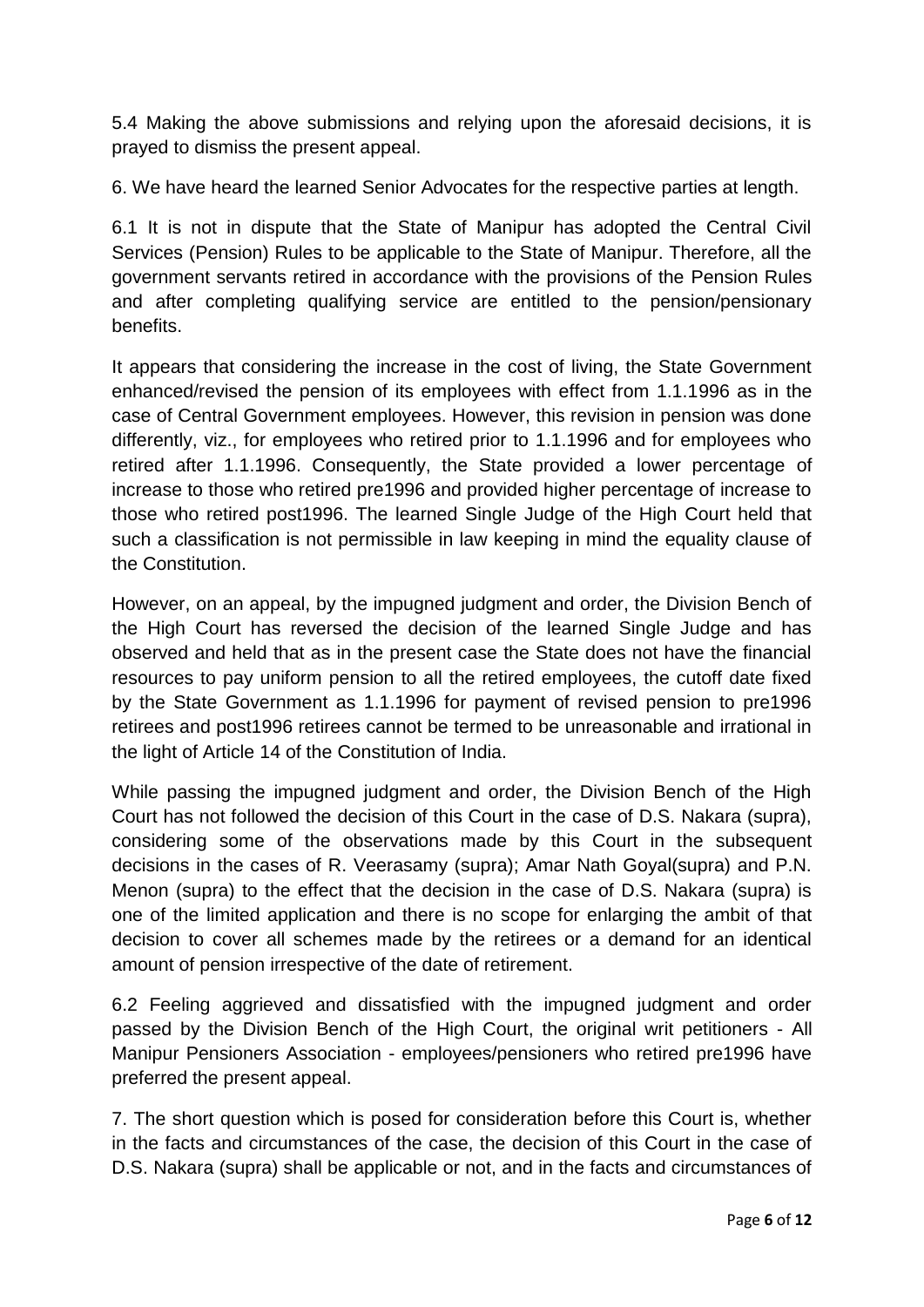the case and solely on the ground of financial constraint, the State Government would be justified in creating two classes of pensioners, viz., pre1996 retirees and post1996 retirees for the purpose of payment of revised pension and whether such a classification is arbitrary, unreasonable and violative of Article 14 of the Constitution of India or not?

7.1 At the outset, it is required to be noted that in the present case, the State Government has justified the cutoff date for payment of revised pension solely on the ground of financial constraint. On no other ground, the State tried to justify the classification. In the backdrop of the aforesaid facts, the aforesaid question posed for consideration before this Court is required to be considered.

7.2 It is not in dispute that the State Government has adopted the Central Civil Services (Pension) Rules, to be applicable to the State of Manipur. The State has also come out with the Manipur Civil Services (Pension) Rules, 1977. It is also not in dispute that subject to completing the qualifying service the government servants retired in accordance with the pension rules are entitled to pension. Therefore, as such, all the pensioners form only one homogeneous class. Therefore, it can be said that all the pensioners form only one class as a whole.

Keeping in mind the increase in the cost of living, the State Government increased the quantum of pension and even pay for its employees. The State Government also enhanced the scales of pension/quantum of pension with effect from 1.1.1996 keeping in mind the increase in the cost of living. However, the State Government provided the cutoff date for the purpose of grant of benefit of revised pension with effect from 1.1.1996 to those who retired post1996 and denied the revision in pension to those who retired pre1996. The aforesaid classification between these pensioners who retired pre1996 and post1996 for the purpose of grant of benefit of revision in pension is the subject matter of this appeal. As observed hereinabove, the aforesaid classification is sought to be justified by the State Government solely on the ground of financial constraint.

7.3 At the outset, it is required to be noted that in the case of D.S.Nakara (supra), such a classification is held to be arbitrary, unreasonable, irrational and violative of Article 14 of the Constitution of India. In paragraphs 42 and 65, this Court in the case of D.S. Nakara (supra) has observed and held as under:

"42. If it appears to be undisputable, as it does to us that the pensioners for the purpose of pension benefits form a class, would its upward revision permit a homogeneous class to be divided by arbitrarily fixing an eligibility criteria unrelated to purpose of revision, and would such classification be founded on some rational principle? The classification has to be based, as is well settled, on some rational principle and the rational principle must have nexus to the objects sought to be achieved. We have set out the objects underlying the payment of pension. If the State considered it necessary to liberalise the pension scheme, we find no rational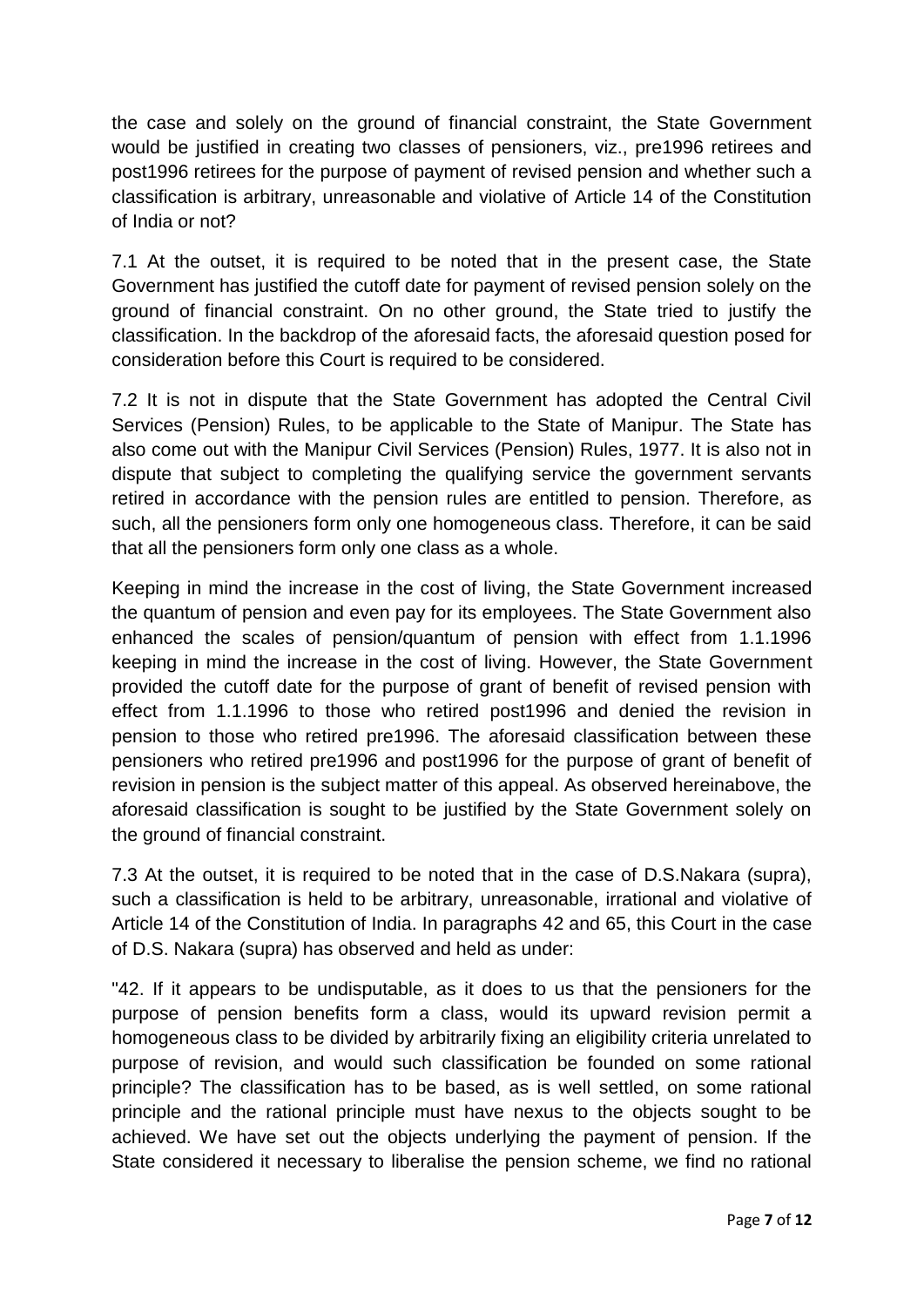principle behind it for granting these benefits only to those who retired subsequent to that date simultaneously denying the same to those who retired prior to that date.

If the liberalisation was considered necessary for augmenting social security in old age to government servants then those who, retired earlier cannot be worst off than those who retire later. Therefore, this division which classified pensioners into two classes is not based on any rational principle and if the rational principle is the one of dividing pensioners with a view to giving something more to persons otherwise equally placed, it would be discriminatory.

To illustrate, take two persons, one retired just a day prior and another a day just succeeding the specified date. Both were in the same pay bracket, the average emolument was the same and both had put in equal number of years of service. How does a fortuitous circumstance of retiring a day earlier or a day later will permit totally unequal treatment in the matter of pension? One retiring a day earlier will have to be subject to ceiling of Rs 8100 p.a. and average emolument to be worked out on 36 months' salary while the other will have a ceiling of Rs 12,000 p.a. and average emolument will be computed on the basis of last 10 months' average.

The artificial division stares into face and is unrelated to any principle and whatever principle, if there be any, has absolutely no nexus to the objects sought to be achieved by liberalising the pension scheme. In fact this arbitrary division has not only no nexus to the liberalised pension scheme but it is counterproductive and runs counter to the whole gamut of pension scheme. The equal treatment guaranteed in Article 14 is wholly violated inasmuch as the pension rules being statutory in character, since the specified date, the rules accord differential and discriminatory treatment to equals in the matter of commutation of pension. A 48 hours' difference in matter of retirement would have a traumatic effect. Division is thus both arbitrary and unprincipled. Therefore, the classification does not stand the test of Article 14.

65. That is the end of the journey. With the expanding horizons of socioeconomic justice, the Socialist Republic and welfare State which we endeavour to set up and largely influenced by the fact that the old men who retired when emoluments were comparatively low and are exposed to vagaries of continuously rising prices, the falling value of the rupee consequent upon inflationary inputs, we are satisfied that by introducing an arbitrary eligibility criterion: "being in service and retiring subsequent to the specified date" for being eligible for the liberalised pension scheme and thereby dividing a homogeneous class, the classification being not based on any discernible rational principle and having been found wholly unrelated to the objects sought to be achieved by grant of liberalised pension and the eligibility criteria devised being thoroughly arbitrary, we are of the view that the eligibility for liberalised pension scheme of "being in service on the specified date and retiring subsequent to that date" in impugned memoranda, Exs. P1 & P2, violates Article 14 and is unconstitutional and is struck down.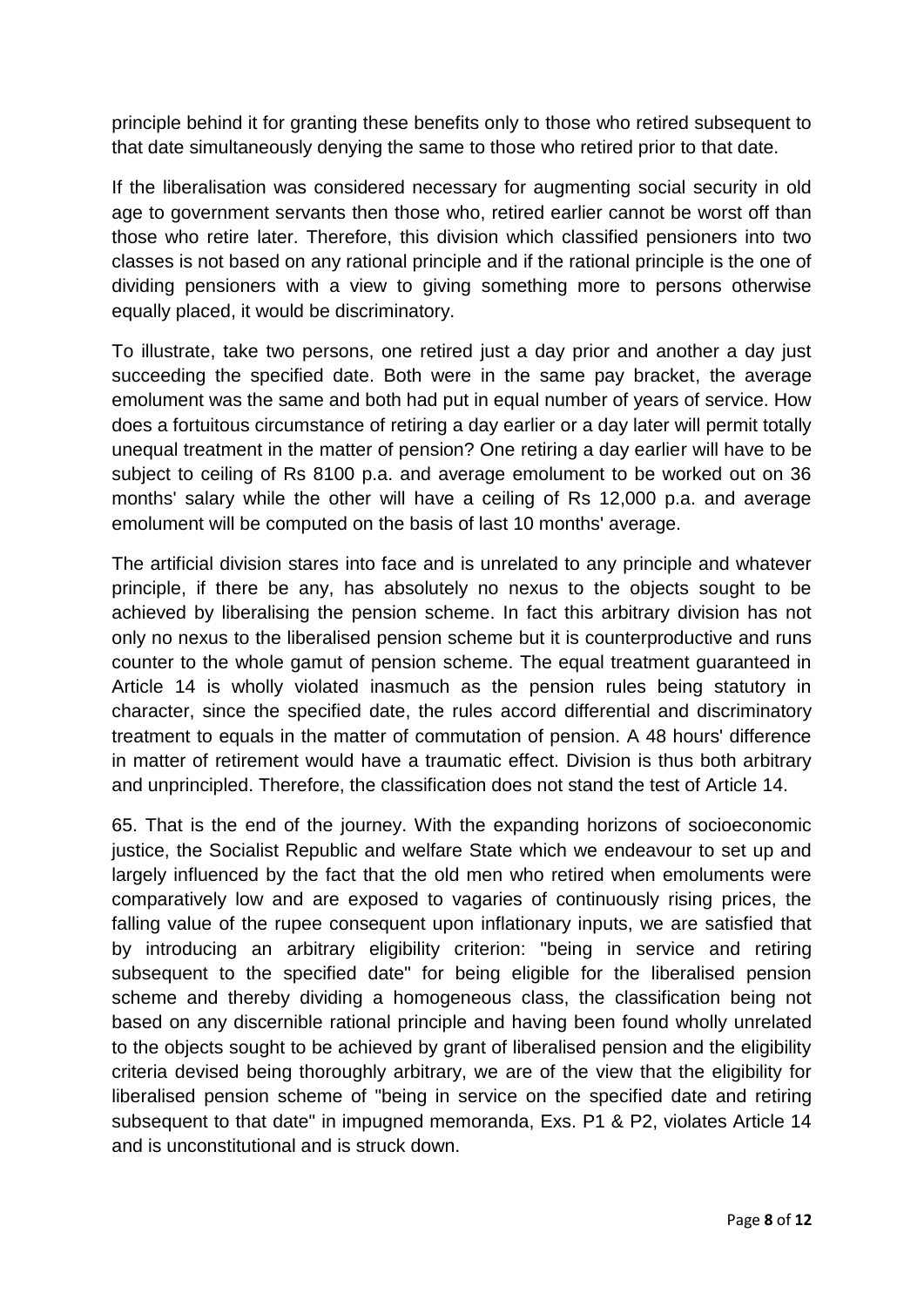Both the memoranda shall be enforced and implemented as read down as under: In other words, in Ex. P1, the words: "that in respect of the government servants who were in service on March 31, 1979 and retiring from service on or after that date" and in Ex. P2, the words: "the new rates of pension are effective from April 1, 1979 and will be applicable to all service officers who became/become noneffective on or after that date" 20 are unconstitutional and are struck down with this specification that the date mentioned therein will be relevant as being one from which the liberalised pension scheme becomes operative to all pensioners governed by 1972 Rules irrespective of the date of retirement.

Omitting the unconstitutional part it is declared that all pensioners governed by the 1972 Rules and Army Pension Regulations shall be entitled to pension as computed under the liberalised pension scheme from the specified date, irrespective of the date of retirement. Arrears of pension prior to the specified date as per fresh computation is not admissible. Let a writ to that effect be issued. But in the circumstances of the case, there will be no order as to costs."

7.4 While the aforesaid decision of this Court in the case of D.S. Nakara (supra) was relied upon by the appellant herein and as such which came to be considered and followed by the learned Single Judge, the Division Bench considering some of the observations made in the cases of Hari Ram Gupta (supra); R. Veerasamy (supra); Amar Nath Goyal(supra) and P.N. Menon (supra), has observed and held that the decision of this Court in the case of D.S. Nakara (supra) is one of the limited application and there is no scope for enlarging the ambit of that decision to cover all schemes made by the retirees or a demand for an identical amount of pension irrespective of the date of retirement.

However, by not following the decision of this Court in the case of D.S. Nakara (supra), considering some of the observations made by this Court in the aforesaid decisions, namely P.N.Menon(supra) and other decisions, the Division Bench of the High Court has not at all considered the distinguishable facts in the aforesaid decisions.

7.5 In the case of P.N. Menon(supra), the controversy was altogether different one. The factual position that needs to be highlighted insofar as P.N. Menon (supra) is concerned, is that the retired employees had never been in receipt of "dearness pay" when they retired from service and therefore the O.M. in question could not have been applied to them. This is how this Court examined the matter. This Court also noticed that prior to the O.M. in question, the pension scheme was contributory and only with effect from 22.9.1977, the pension scheme was made noncontributory. Since the respondent employees in the first cited case were not in service at the time of introducing the same they were held not eligible for the said benefit. Therefore, the said decision shall not be applicable to the facts of the case on hand, more particularly while considering and/or applying the decision of this Court in the case of D.S. Nakara (supra).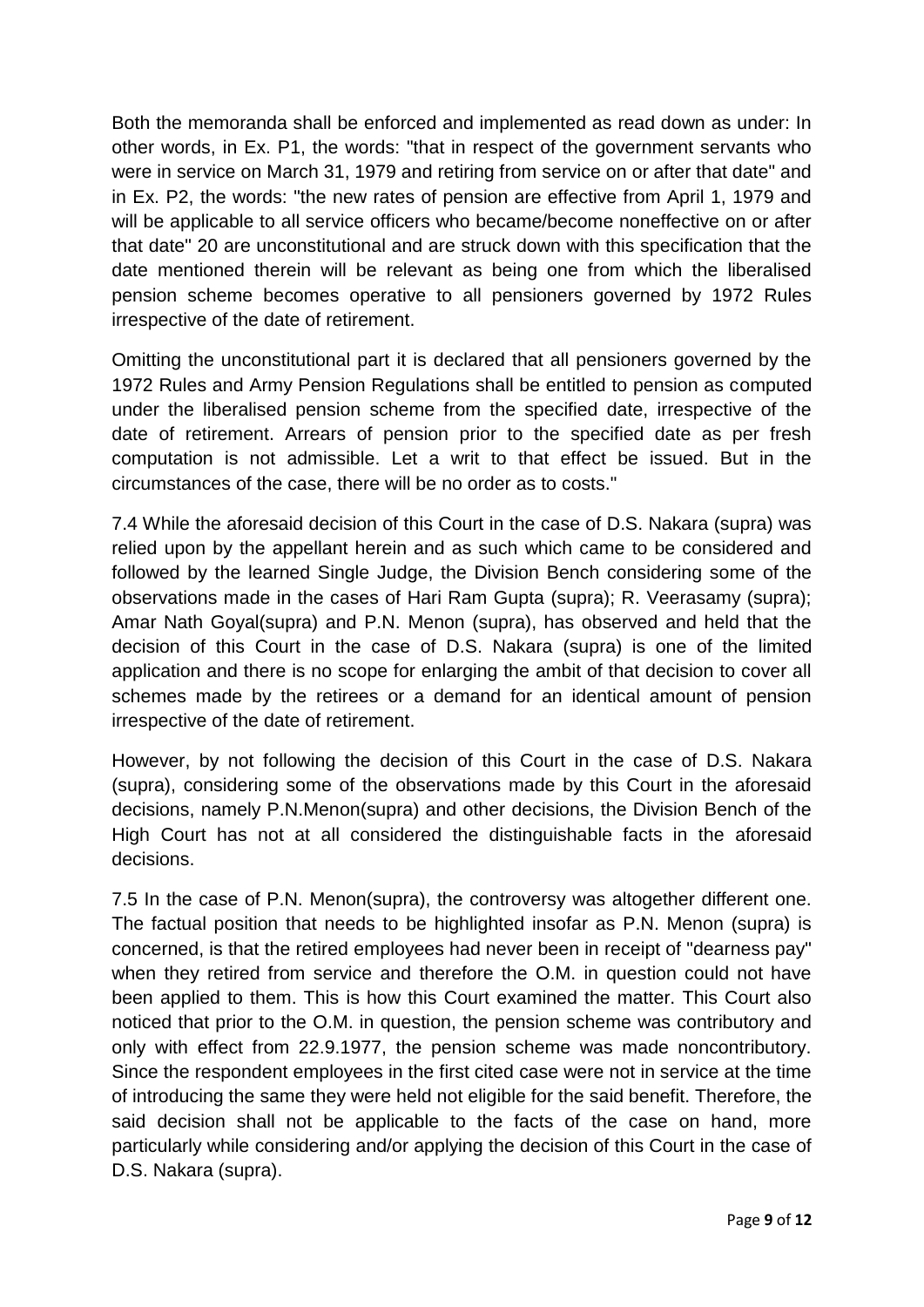7.6 In the case of Amrit Lal Gandhi (supra), pension was introduced for the first time for the University teachers based on the resolution passed by the Senate and Syndicate of Jodhpur University. The same was approved by the State Government with effect from 1.1.1990. Therefore, the controversy was not between one set of pensioners alleging discriminatory treatment as against another set of pensioners. There were no pensioners to begin with. The retirees were entitled to provident fund under the existing provident fund scheme. The question of discrimination between one set of pensioners from another set of pensioners did not arise in the said decision. With the aforesaid facts, this Court observed that financial viability is a relevant issue.

7.7 Similarly, the decision of this Court in the case of Indian ExServices League (supra) also shall not be applicable to the facts of the case on hand. The facts in this case and the facts in the case of D.S. Nakara (supra) are clearly distinguishable. In the case of Indian ExServices League (supra), the dispute was with respect to PF retirees and Pension retirees and to that it was held that PF retirees and Pension retirees constitute different classes and 23 therefore this Court distinguished the decision of this Court in the case of D.S. Nakara (supra). Therefore, the aforesaid decision shall not be applicable to the facts of the case on hand at all.

7.8 Similarly, the decisions of this Court in the cases of Hari Ram Gupta (supra) and Kallakkurichi Taluk Retired Officials Association, Tamil Nadu (supra) also shall not be applicable to the facts of the case on hand.

7.9 In view of the above, we are satisfied that none of the judgments, relied upon by the learned Senior Advocate for the respondent - State, has any bearing to the controversy in hand. The Division Bench of the High Court has clearly erred in not appreciating and/or considering the distinguishable facts in the cases of Hari Ram Gupta (supra); R. Veerasamy (supra); Amar Nath Goyal (supra); P.N. Menon (supra) and Amrit Lal Gandhi (supra).

8. Even otherwise on merits also, we are of the firm opinion that there is no valid justification to create two classes, viz., one who retired pre1996 and another who retired post1996, for the purpose of grant of revised pension, In our view, such a classification has no nexus with the object and purpose of grant of benefit of revised pension. All the pensioners form a one class who are entitled to pension as per the pension rules. Article 14 of the Constitution of India ensures to all equality before law and equal protection of laws. At this juncture it is also necessary to examine the concept of valid classification. A valid classification is truly a valid discrimination.

It is true that Article 16 of the Constitution of India permits a valid classification. However, a very classification must be based on a just objective. The result to be achieved by the just objective presupposes the choice of some for differential consideration/treatment over others. A classification to be valid must necessarily satisfy two tests. Firstly, the distinguishing rationale has to be based on a just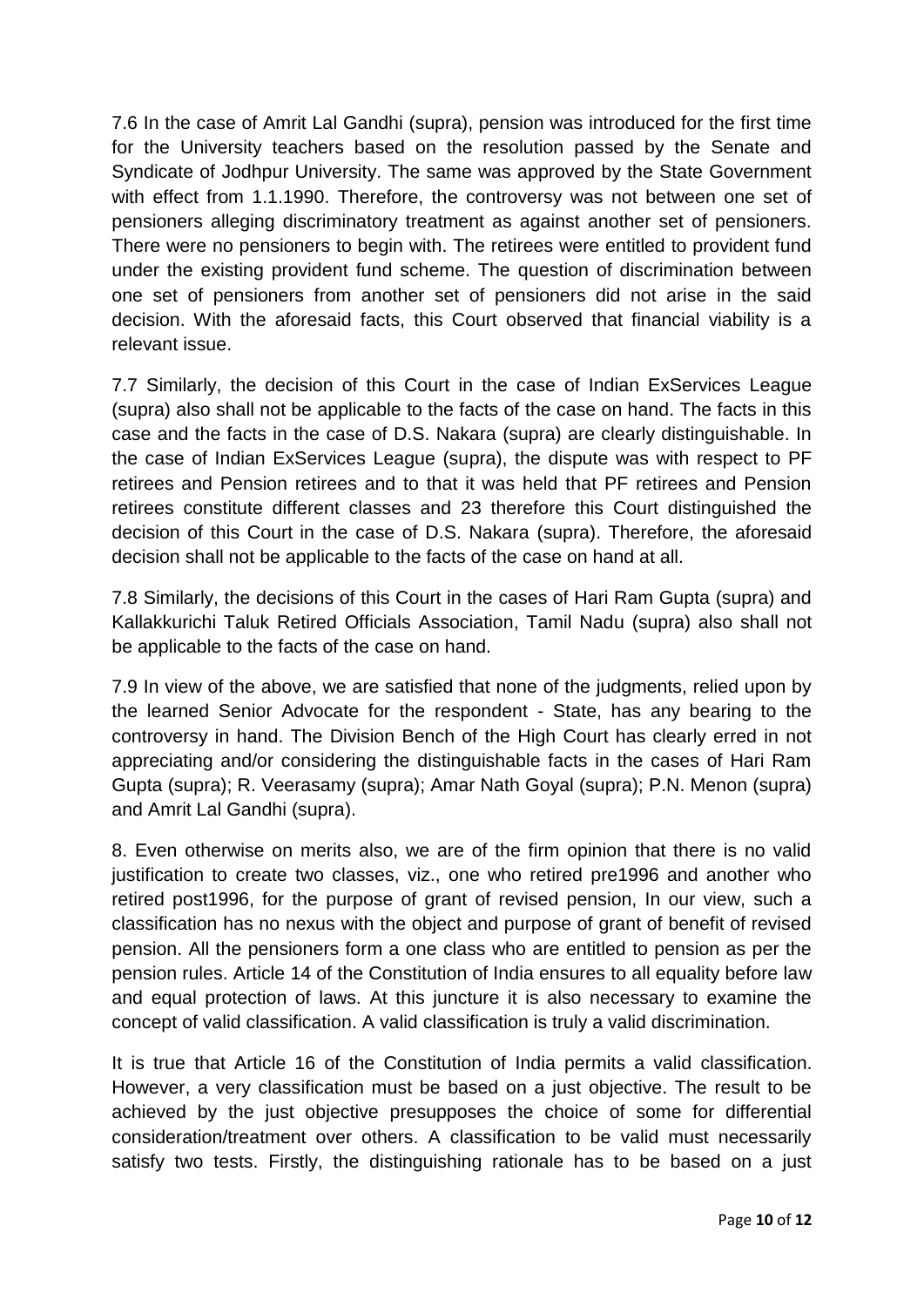objective and secondly, the choice of differentiating one set of persons from another, must have a reasonable nexus to the objective sought to be achieved. The test for a valid classification may be summarised as a distinction based on a classification founded on an intelligible differentia, which has a rational relationship with the object sought to be achieved.

Therefore, whenever a cutoff date (as in the present controversy) is fixed to categorise one set of pensioners for favourable consideration over others, the twin test for valid classification or valid discrimination therefore must necessarily be satisfied. In the present case, the classification in question has no reasonable nexus to the objective sought to be achieved while revising the pension. As observed hereinabove, the object and purpose for revising the pension is due to the increase in the cost of living. All the pensioners form a single class and therefore such a classification for the purpose of grant of revised pension is unreasonable, arbitrary, discriminatory and violative of Article 14 of the Constitution of India. The State cannot arbitrarily pick and choose from amongst similarly situated persons, a cutoff date for extension of benefits especially pensionary benefits. There has to be a classification founded on some rational principle when similarly situated class is differentiated for grant of any benefit.

8.1 As observed hereinabove, and even it is not in dispute that as such a decision has been taken by the State Government to revise the pension keeping in mind the increase in the cost of living. Increase in the cost of living would affect all the pensioners irrespective of whether they have retired pre1996 or post1996. As observed hereinabove, all the pensioners belong to one class. Therefore, by such a classification/cutoff date the equals are treated as unequals and therefore such a classification which has no nexus with the object and purpose of revision of pension is unreasonable, discriminatory and arbitrary and therefore the said classification was rightly set aside by the learned Single Judge of the High Court. At this stage, it is required to be observed that whenever a new benefit is granted and/or new scheme is introduced, it might be possible for the State to provide a cutoff date taking into consideration its financial resources. But the same shall not be applicable with respect to one and single class of persons, the benefit to be given to the one class of persons, who are already otherwise getting the benefits and the question is with respect to revision.

9. In view of the above and for the reasons stated above, we are of the opinion that the controversy/issue in the present appeal is squarely covered by the decision of this Court in the case of D.S. Nakara (supra). The decision of this Court in the case of D.S. Nakara (supra) shall be applicable with full force to the facts of the case on hand. The Division Bench of the High Court has clearly erred in not following the decision of this Court in the case of D.S. Nakara (supra) and has clearly erred in reversing the judgment and order of the learned Single Judge.